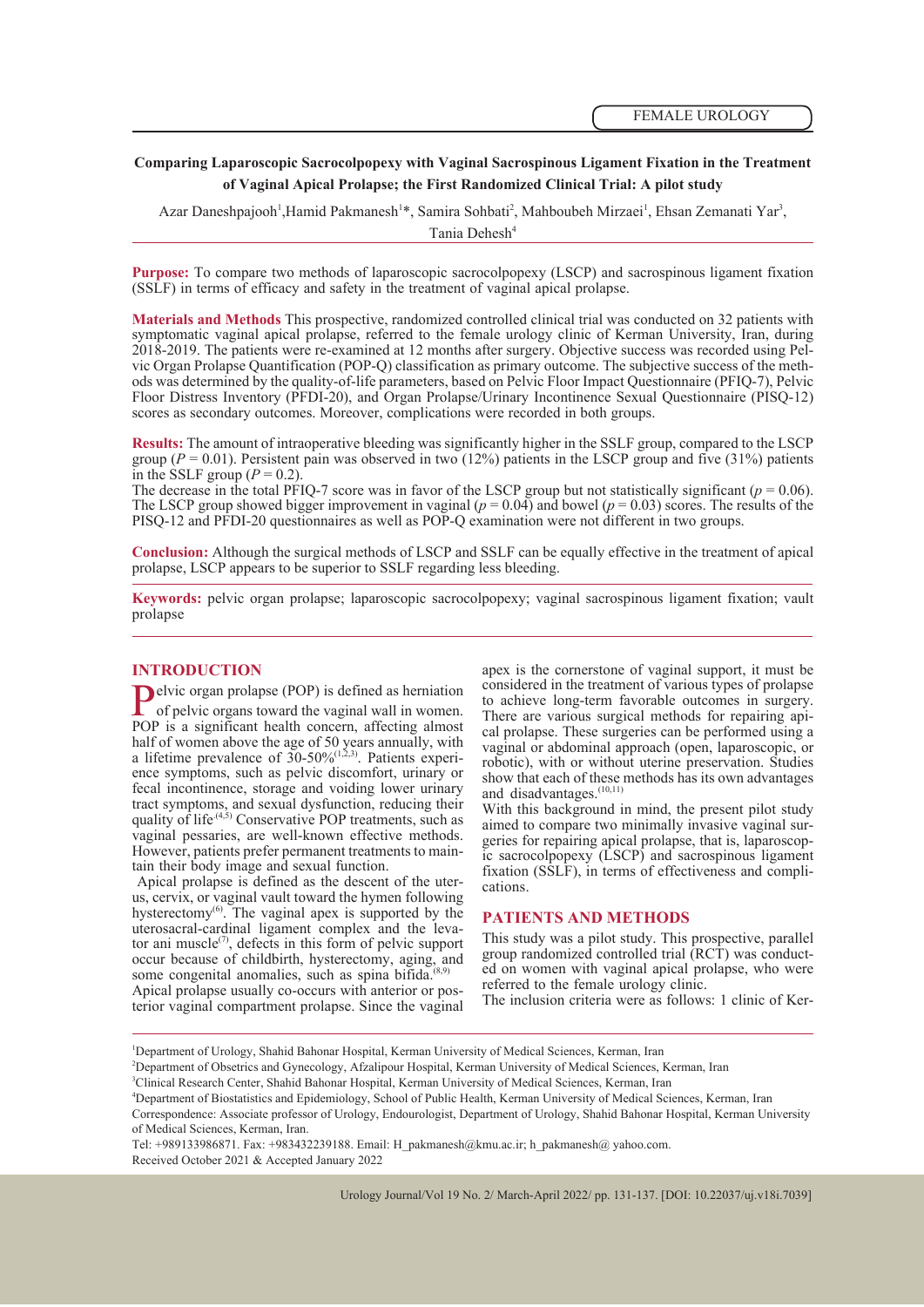| <b>Variables</b>                     | LSCP group $(n=16)$ | SSLF group $(n=16)$ | P-value  |  |
|--------------------------------------|---------------------|---------------------|----------|--|
| Mean (range) age, years              | 63.1(33.7–86.3)     | $65.4(38.2 - 88.1)$ | P > 0.05 |  |
| Mean (SD) BMI, $kg/m2$               | $25.03 \pm 3.55$    | $23.50 \pm 2.23$    | 0.155    |  |
| Obstetric history                    |                     |                     |          |  |
| Median (range) parity                | $2(0-7)$            | $2(1-5)$            | NA.      |  |
| C-section                            | 9(56)               | 7(43)               | 0.724    |  |
| Hysterectomy                         | 9(56)               | 10(62)              | 0.919    |  |
| History of anti-incontinence surgery | 1(6)                | 0(0)                | 0.407    |  |
| History of Cystocele repair          | 5(31)               | 4(25)               | 0.994    |  |
| History of other abdominal surgery   | 2(12)               | 2(12)               | 0.700    |  |
| Urinary incontinence                 | 7(43)               | 9(56)               | 0.480    |  |
| Stress urinary incontinence          | 5(31)               | 7(43)               | 0.608    |  |
| Overactive bladder                   | 2(12)               | 2(12)               |          |  |
| Dyspareunia                          | 7(43)               | 8(50)               | 0.987    |  |
| Menopause                            | 12(75)              | 13 (81)             | 0.924    |  |

| <b>Table 1.</b> The baseline characteristics of the study population |  |  |  |
|----------------------------------------------------------------------|--|--|--|
|----------------------------------------------------------------------|--|--|--|

Data are presented as  $n$  (%) or mean (range) or mean  $\pm$  SD

man University of Medical Sciences, Kerman, Iran.) age range of 18-75 years; 2) vaginal apical prolapse stage II or higher; 3) symptomatic prolapse;  $\hat{4}$ ) no re-sponse to conservative treatments; and 5) request for the surgical treatment of prolapse.<br>The exclusion criteria were as follows: 1) contraindi-

cations to major surgery or anesthesia; 2) any urogenital or pelvic malignancy; 3) active urogenital or pelvic infection; 4) pregnancy or lactation, and 5) history of allergy to synthetic meshes.<br>After obtaining informed consent, patients were ran-

domly divided into two groups, using the block rand- omization with a 1:1 ratio provided by the statistician. The size of each block was four. The patient and the surgeon were not blinded regarding the allocation; however, the caregiver who managed the follow-up ex-<br>amination, as well as the statistician, was blinded. The<br>patients' demographic information, including age, parity, body mass index (BMI), hormonal and menopau-sal status, and history of urinary and genital surgery, were recorded. A urologist completed the short forms of the Pelvic Floor Distress Inventory (PFDI-20), Pelvic Floor Impact Questionnaire (PFIQ-7), and Pelvic Organ Prolapse/Urinary Incontinence Sexual Questionnaire (PISQ-12) for the patients. The pelvic examination was recorded, according to the Pelvic Organ Prolapse Ouantification (POP-Q) system, as the standard pelvic examination system of the International Continence Society (ICS).

Urine analysis and culture and measurement of postvoid residual urine, were performed for the patients. Urodynamic evaluation was performed, if patient had complained of incontinence. All surgeries were per- formed in a single center (Shahid Bahonar Hospital, Kerman University of Medical Sciences). LSCP was performed by an endourologist (second author), and SSLF was performed by a female urologist (first au- thor).

# *LSCP technique*

Three laparoscopic ports were used including one 10 mm umbilical port for vision and two 5-mm ports laterally in each side between the umbilicus and the ante-<br>rior superior iliac spine. The anterior peritoneum was dissected away from the vaginal apex, exposing the full thickness of the vaginal wall; dissection continued down to the rectovaginal space. The peritoneum overlying the sacral promontory was incised longitudinally down to the vaginal apex. Next, the presacral adipose tissue was carefully dissected away. A Y-shaped PVDF (DynaMesh-PRS) mesh was introduced through the 10 mm port. The anterior leaf of the mesh was sutured to the vaginal apex, using a permanent 2-0 Nylon suture; the posterior leaf was also sutured in a similar fashion through the proximal part of the rectovaginal fascia (in patients with uterine prolapse, bilateral windows were made in the broad ligament at the level of the cervi- couterine junction lateral to the uterine artery in the avascular area, and the left and right pieces of anterior mesh arms are passed through the left and right broad ligament and attached to the cervix and upper vagina with nonabsorbable suture; then, a posterior mesh arm is fixated to the posterior vagina and cervix with nonabsorbable suture). The other side of the mesh was then brought to the sacral promontory area. After adjusting tudinal ligament, using the laparoscopic anchor system to fix the mesh at the sacral promontory. Finally, the peritoneum was re-approximated to cover the mesh.

#### *SSLF technique*

The surgery was performed with the patient in the litho- tomy position. A midline vaginal incision was made anteriorly in the vaginal epithelium, which is separated from the pubocervical fascia, to expose the paravesical space. After identifying the sciatic spine, the sacros-<br>pinous ligament was palpated via blunt dissection. Af-<br>terward, the suture was fixed approximately 2 cm me-<br>dial to the spine, using a Capio suture capturing device and delayed absorbable suture (vicryl 0). In addition, bilateral SSLF was performed by placing one suture on each ligament. Each suture was passed through the vaginal epithelium at the level of the vault and left for later tying (in patients with uterine prolapse, the anterior cervix is exposed, and a free needle is used to pass the two sutures through the anterior cervix). The suture was tied before completely closing the vaginal wall so that the vaginal apex or cervix could be attached to the sacrospinous ligament. Finally, the remainder of the vaginal incision was closed.

#### *Outcome measures*

All information regarding the duration of surgery, length of hospitalization, decrease in the hemoglobin level, need for blood transfusion, and intra- and postop- erative complications were recorded.

The patients were examined in the first, sixth, and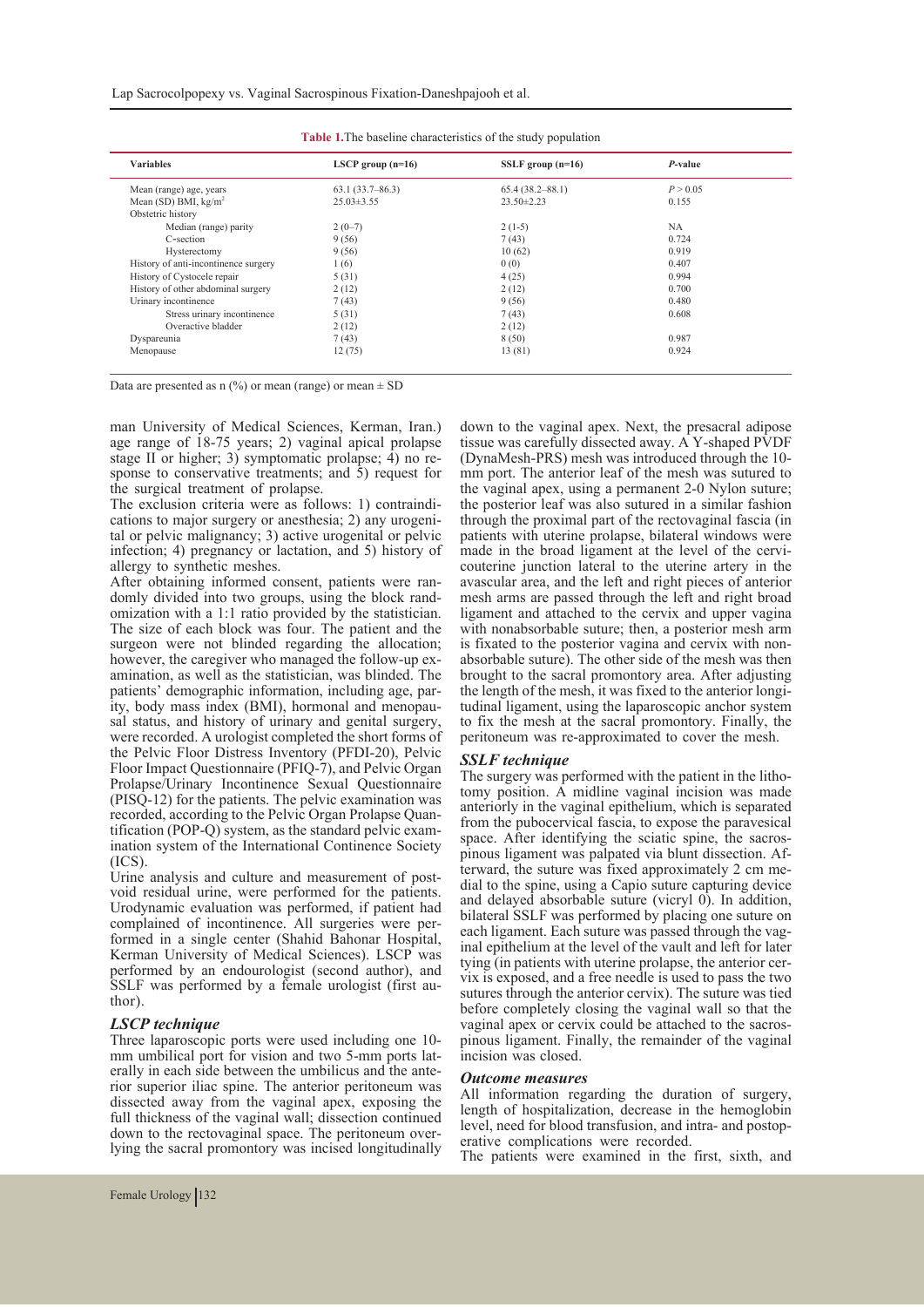| LSCP $(N=16)$                                                                                                  |                 | $SSLF(N=16)$    |               |  |
|----------------------------------------------------------------------------------------------------------------|-----------------|-----------------|---------------|--|
| bleeding                                                                                                       |                 |                 |               |  |
| $\leq$ 200 Cc                                                                                                  | 12(75)          | 4(25)           | 0.013         |  |
| $200 - 400$ Cc                                                                                                 | 2(12)           | 7(44)           |               |  |
| >400Cc                                                                                                         | 2(12)           | 5(31)           |               |  |
| Hemoglobin decrease                                                                                            | $1.19 \pm 0.48$ | $3 \pm 0.67$    | ${}_{0.0001}$ |  |
| <b>Blood Transfusion</b>                                                                                       | 0               | 2(12)           | 0.14          |  |
| Duration of surgery                                                                                            | $3.56 \pm 0.51$ | $3.31 \pm 0.48$ | 0.16          |  |
| Duration of Hospitalization                                                                                    | $3.31 \pm 0.48$ | $3.56 \pm 0.51$ | 0.164         |  |
| المتواطن والمسترين والمستقيدات المستحدث والمستنقص والمستند والمستنقص والمستنقص والمستقيد والمستقيدة والمستقيدة |                 |                 |               |  |

**Table 2.** Comparison of different perioperative clinical characteristics of the study population

**Table 3.** Comparing the results of the POP-Q examination stage in two groups before and after the intervention.

|                     | LSCP $(n=16)$ | $SSLF$ (n=16) | P-value |
|---------------------|---------------|---------------|---------|
| preoperative POP-Q  |               |               | 0.5     |
| Stage II            | 3(19)         | 4(25)         |         |
| Stage III           | 8(50)         | 7(44)         |         |
| Stage IV            | 5(31)         | 5(31)         |         |
| postoperative POP-Q |               |               | > 0.999 |
| stage $\leq$ I      | 15 (94)       | 15 (94)       |         |
| stage $>$ I         | 1(6)          | 1(6)          |         |

Data are presented as count (percent) or mean  $\pm$  standard deviation

Data are presented as n  $(%)$ 

twelfth months after surgery, when the patients com- pleted the questionnaires again, and pelvic examination was carried out. The primary outcome was Objective success that was defined as apical prolapse less than or equal to stage I on the vaginal examination, and second- ary outcome was subjective success that was defined as the improvement of PFDI-20, PFIQ-7, and PISQ-12 scores.

### *Compliance with Ethical Standards*

This study was supported by a grant from the Kerman nancial relationships or any conflict of interest. All pro-<br>cedures performed in studies involving human partici-<br>pants were in accordance with the ethical standards of the institutional and/or national research committee and

with the 1964 Helsinki Declaration and its later amend-<br>ments or comparable ethical standards. Ethics Commit-<br>tee of the university approved the clinical study (IR. KMU.REC.1397.094). Informed consent was obtained from all participants involved in the study. The RCT registration code is IRCT20180106038231N1

### *Statistical analysis and sample size*

As this was a pilot study, all patients that had met the inclusion criteria and completed the consent form in a specific period of time (December 2018 until December 2019) were included in the study. 16 patients were included in each group. The best procedure for comparing pre and post scores is the Analysis of covariance (AN-COVA). Since the ANCOVA underlying assumptions



**Figure 1.** CONSORT 2010 Flow Diagram of the study on patients with pelvic organ prolapse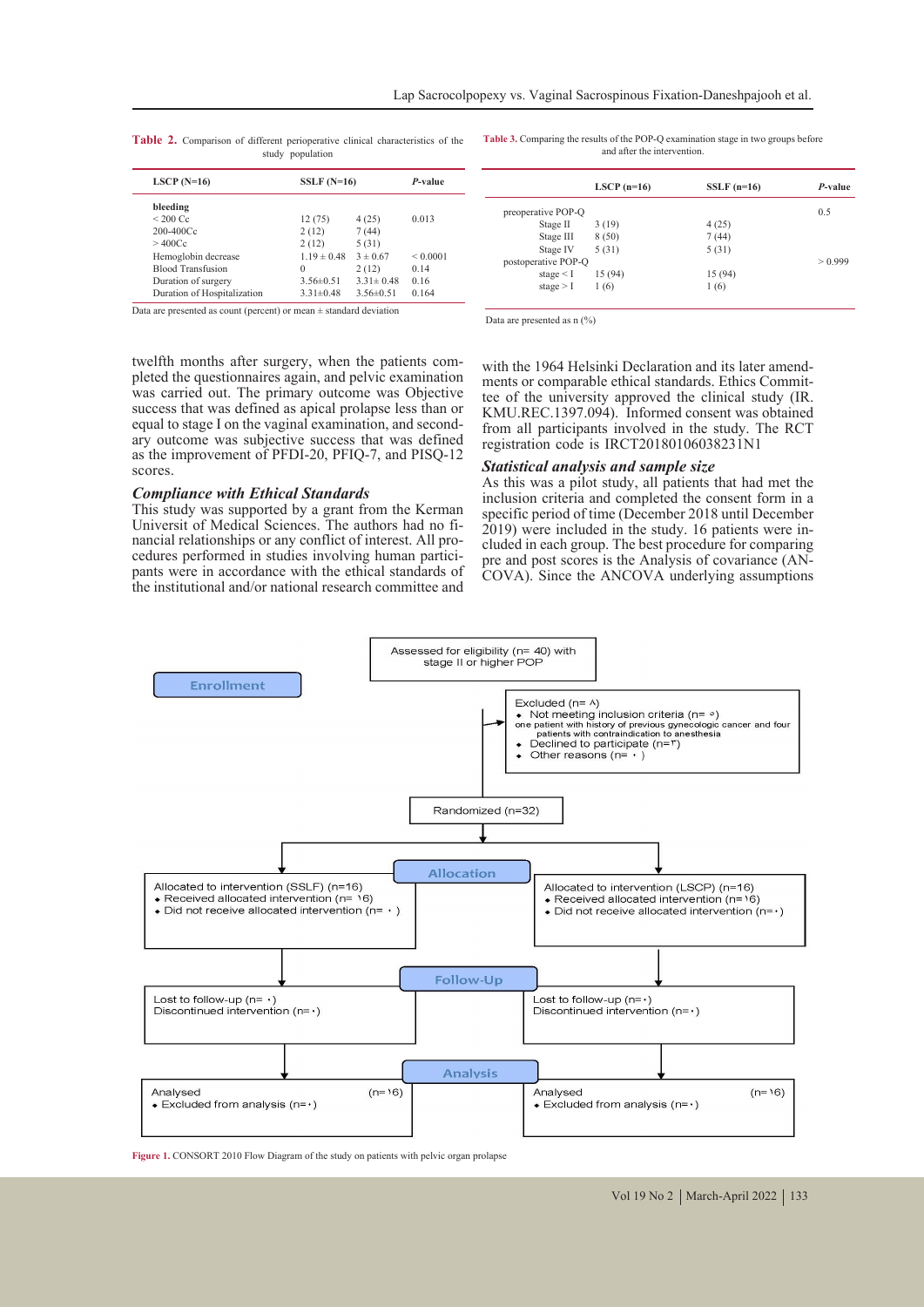|                     | Preoperative<br>postoperative |                 | Total        |                   |       |  |
|---------------------|-------------------------------|-----------------|--------------|-------------------|-------|--|
| <b>Subscales</b>    | $Mean \pm SD$                 | $Mean \pm SD$   | P            | $Mean \pm SD$     | P     |  |
| <b>Bladder</b>      |                               |                 |              |                   |       |  |
| <b>LSCP</b>         | $11.28 \pm 1.96$              | $0.29 \pm 0.45$ | ${}_{0.001}$ | $-97.17 \pm 4.85$ | 0.35  |  |
| <b>SSLF</b>         | $12.29 \pm 1.69$              | $0.61 \pm 0.50$ | 0.002        | $-95.38 \pm 4.15$ |       |  |
| Bowel               |                               |                 |              |                   |       |  |
| <b>LSCP</b>         | $11.08 \pm 1.64$              | $0.23 \pm 0.44$ | ${}_{0.001}$ | $-97.97 \pm 4.09$ | 0.031 |  |
| <b>SSLF</b>         | $11.66 \pm 1.70$              | $0.64 \pm 0.47$ | 0.002        | $-94.21 \pm 4.45$ |       |  |
| Vagina              |                               |                 |              |                   |       |  |
| <b>LSCP</b>         | $12.96 \pm 2.36$              | $0.29 \pm 0.45$ | ${}_{0.001}$ | $-97.74 \pm 4.03$ | 0.041 |  |
| <b>SSLF</b>         | $12.35 \pm 1.47$              | $0.65 \pm 0.44$ | 0.002        | $-94.60 \pm 4.06$ |       |  |
| <b>Total PFIO-7</b> |                               |                 |              |                   |       |  |
| <b>LSCP</b>         | $35.31 \pm 5.44$              | $0.77 \pm 1.34$ | ${}_{0.001}$ | $-96.64 \pm 3.97$ | 0.064 |  |
| <b>SSLF</b>         | $36.14 \pm 4.06$              | $1.93 \pm 1.46$ | 0.002        | $-95.75 \pm 3.96$ |       |  |

**Table 4.** The mean PFIQ-7 details scores before and after the surgery compared between two treatment groups.

*P* : *P*-value

were not met, (the beta coefficient for the covariate was not equal among groups) the difference between post and pre scores was calculated. Then this difference was divided to the pre scores, for baseline adjustment. The final score was compared using the independent-samples T-test or Mann–Whitney *U* test. The normality test was checked by Shapiro–Wilk test in each group. For more precision, the Q-Q plot was also investigated for normality assumption, and almost all points were around the line with 45 degrees, which confirmed nor-<br>mality.<br>If normality and homogeneity of variances were estab-

lished in both groups, the comparison between scores was performed with independent samples t-test. Otherwise, Mann–Whitney U test was used. The Chi-square test was used for the association between categorical variables. Fisher's exact test was used if at least 25 percent of cells had an expected count of less than 5. ysis was performed using SPSS version 20 software. A P-value  $of < 0.05$  was considered statistically significant.

## **RESULTS**

Thirty-two patients, with the mean age of 64.2 years and the median parity of two, participated in this study (**Table1**).

#### *Perioperative data*

Table 2 depicts the perioperative data. The duration of surgery was  $3.56\pm0.51$  hours in the LSCP group and  $3.31 \pm 0.48$  hours in the SSLF group ( $P = 0.16$ ). The mean reduction of hemoglobin level was  $1.19 \pm 0.48$ g/dl in the LSCP group and  $3 \pm 0.67$  g/dl in the SSLF group  $(P \le 0.0001)$ . Two patients in the SSLF group required blood transfusions (12%) in the postoperative period, whereas no such case was reported in the LSCP group.  $(P = 0.14)$  Moreover, the length of hospitalization was not different in two groups (**Table 2**).

No intraoperative complications, such as bladder and rectal injuries, were observed in any of the patients. For one patient, the laparoscopic approach was converted to open surgery due to severe adhesions. Hematoma, mesh erosion, pelvic abscess, fistula, embolism, and death were not observed in any of the patients in the two groups.

## *Outcome*

Primary outcome: All but one patient in each group showed stage less than I in postoperative POPQ exam- ination (**Table 3**).

Failure of surgery was identified 6 months after surgery. In one case, which was after LSCP, the patient had a relative recovery and did not need reoperation. In another case, failure after vaginal surgery, the patient preferred to use a pessary.

Secondary outcome: Both groups showed improvement in PFIQ-7 scores (**Table 4**). Comparing two groups, the LSCP group showed a bigger improvement in vaginal  $(p = 0.04)$  and bowel  $(p = 0.03)$  scores. The difference in the total PFIQ-7 score was in favor of the LSCP group but not statistically significant ( $p = 0.06$ ) (**Table 4 and Figure 2**).

The results of the PISQ-12 and PFDI-20 questionnaires was not different in two groups.

| Table 5. The mean PFDI-20 details scores before and after surgery compared between two treatment groups. |  |
|----------------------------------------------------------------------------------------------------------|--|
|----------------------------------------------------------------------------------------------------------|--|

|                      | preoperative<br>$Mean \pm SD$ | postoperative<br>$Mean \pm SD$ | $\boldsymbol{P}$ | Total<br>$Mean \pm SD$ | $\boldsymbol{P}$ |
|----------------------|-------------------------------|--------------------------------|------------------|------------------------|------------------|
| POPDI-6              |                               |                                |                  |                        |                  |
| <b>LSCP</b>          | $18.25 \pm 1.85$              | $1.36 \pm 1.19$                | ${}_{0.001}$     | $-92.97 \pm 6.15$      | 0.95             |
| <b>SSLF</b>          | $17.78 \pm 2.04$              | $1.21 \pm 1.23$                | 0.002            | $-93.21 \pm 6.90$      |                  |
| <b>CRAD-8</b>        |                               |                                |                  |                        |                  |
| <b>LSCP</b>          | $16.15 \pm 1.67$              | $3.07 \pm 1.06$                | ${}_{0.001}$     | $-81.06 \pm 6.28$      | 0.95             |
| <b>SSLF</b>          | $16.15 \pm 2.15$              | $3.01 \pm 1.05$                | 0.002            | $-81.62 \pm 5.06$      |                  |
| $UDI-6$              |                               |                                |                  |                        |                  |
| <b>LSCP</b>          | $13.45 \pm 1.89$              | $1.20 \pm 0.48$                | ${}_{0.001}$     | $-98.86 \pm 0.32$      | > 0.999          |
| <b>SSLF</b>          | $13.84 \pm 1.56$              | $1.32 \pm 0.51$                | ${}_{0.001}$     | $-98.46 \pm 0.38$      |                  |
| <b>Total PFDI-20</b> |                               |                                |                  |                        |                  |
| <b>LSCP</b>          | $47.79 \pm 3.28$              | $4.41 \pm 1.46$                | ${}_{0.001}$     | $-90.82 \pm 2.98$      | 0.751            |
| <b>SSLF</b>          | $47.73 \pm 3.11$              | $4.16 \pm 1.53$                | 0.002            | $-91.27 \pm 3.13$      |                  |

*P* : *P*-value

Female Urology | 134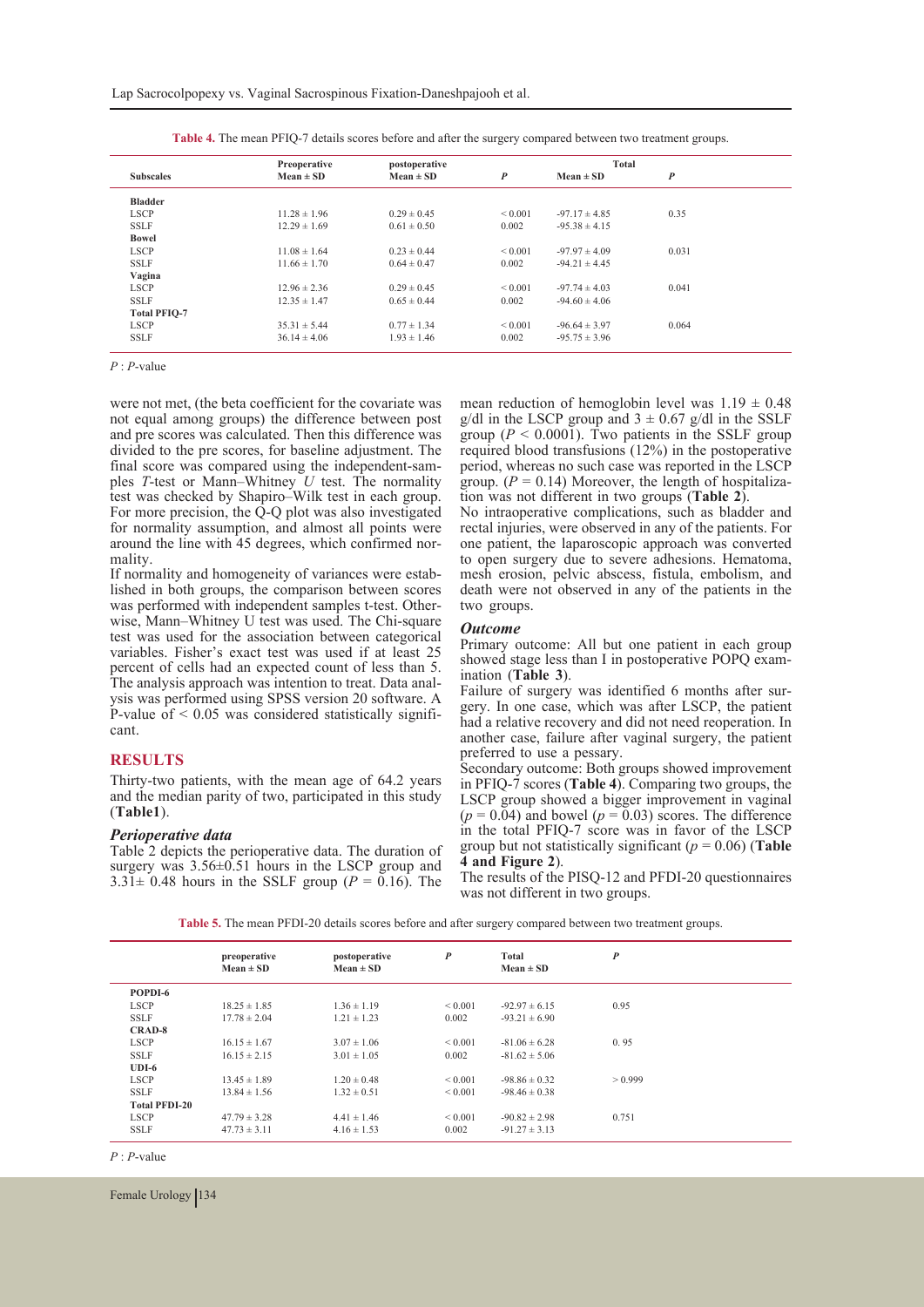**Table 6.** The mean PISQ-12 scores before and after surgery compared between two treatment groups.

|                            | Preoperative<br>Mean rank $\pm$ SD | Postoperative<br>Mean rank $\pm$ SD |                | Total<br>Mean rank $\pm$ SD          |      |  |
|----------------------------|------------------------------------|-------------------------------------|----------------|--------------------------------------|------|--|
| <b>LSCP</b><br><b>SSLF</b> | $1.42 \pm 1.02$<br>$1.31 \pm 1.09$ | $0.62 \pm 0.52$<br>$0.56 \pm 0.55$  | 0.001<br>0.021 | $-0.62 \pm 0.52$<br>$-0.56 \pm 0.55$ | 0.65 |  |

## (**Tables 5,6 and Figure 2**) **DISCUSSION**

Surgeries used to repair apical prolapse focus on correcting the vaginal anatomy to restore the normal function of the bladder and intestines. Various surgeries have been reported so far for the treatment of apical prolapse<sup>(11)</sup>, with abdominal and vaginal approaches.<br>The abdominal surgeries can be either open, laparoscopic, or robotic. SSLF is a vaginal surgery, while LSCP is an abdominal method; each of these methods has its advantages and disadvantages. The present study aimed to evaluate the effectiveness and complications of these two surgical methods.

SSLF is a surgical method, commonly used since 1982.  $(12)$  With technological advances in today's world, it has become easier to implement this method. The advantages of this method include the short duration of sur-<br>gery, lack of need for general anesthesia, simultaneous repair of defects in other vaginal compartments, and low morbidity after surgery. On the other hand, the dis- advantages of this method include its ineffectiveness in orthopedic deformities, impossibility of simultaneous tion of vaginal alignment after surgery. SSLF is usually performed via the posterior approach. In a systematic review, the success rate of this method was reported to be 84.6%, the recurrence rate of apical prolapse was



**Figure 2. (a)** The mean PFIQ-7 total scores before and after the surgery compared between two treatment groups, **(b)**The mean PFDI-20 total scores before and after surgery compared between two treatment groups, **(c)** The mean PISQ-12 scores before and after surgery compared between two treatment groups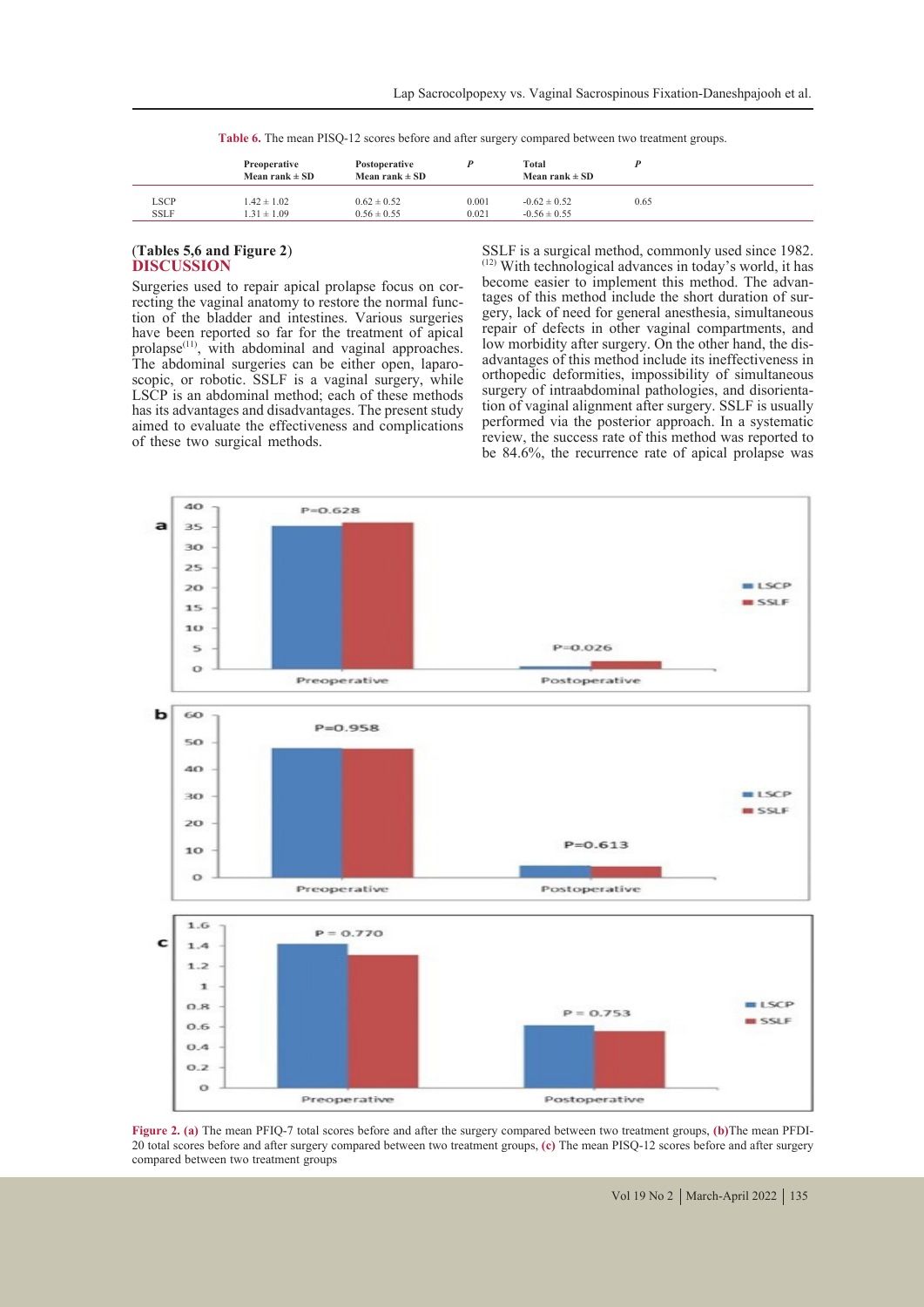5.3%, and the recurrence rate of anterior compartment prolapse was  $18.3\%$ .<sup>(13)</sup> Various studies have shown the convenience and effectiveness of the anterior approach for  $SSLF$ .<sup>(14,15,16)</sup> The anterior approach was selected for SSLF in the present study.

Open abdominal sacrocolpopexy (ASC) has been em- ployed since 1962 and modified over the years. 16This surgery was performed with a laparoscopic approach in 1994. The advantages of laparoscopy include less intra-1994. The advantages of laparoscopy include less intra-<br>operative bleeding, faster postoperative recovery, and high effectiveness.<sup>(10)</sup> Conversely, the disadvantages of the abdominal method include the risk of lumbosacral osteomyelitis and mesh erosion to the vagina, bladder, rectum, and colon.<sup>(17)</sup> More, in the abdominal approach, if vaginal vault prolapse is repaired alone and defects of other compartments are not corrected, cystocele and ter surgery, leading to dissatisfaction and need for re-<br>operation.<sup>(18)</sup> a review study by Lee et al. the success rate of lap-

aroscopic and robotic approaches was reported to be 91%, with a conversion rate of  $3\%$ .<sup>(19)</sup> There are many studies comparing the two methods of open ASC with SSLF. In this regard, Benson et al., in a prospective RCT, reported that ASC is superior to bilateral SSLF in repairing apical prolapse.<sup>(20)</sup> Moreover, Maher et al., in a prospective RCT, indicated that the two methods of open and vaginal abdominal surgeries were highly er, the patients in the abdominal surgery group under-<br>went longer surgeries and took longer to return to dai-<br>ly activities.<sup>(21)</sup> A systematic review revealed that the effectiveness of abdominal and vaginal surgeries was not significantly different in terms of the improvement of prolapse symptoms. However, the recurrence rate of vault prolapse, dyspareunia, and de novo stress urinary incontinence were lower in the ASC group, while the durations of surgery and recovery were longer, and the costs were higher.<sup> $(22)$ </sup>

Today, use of LSCP is common throughout the world, and various studies have compared it with the open method. Coolen et al conducted a study to compare these two methods. $(23)$  According to their results, the objective success rates in the laparoscopic and open methods were 83.8% and 89.2%, respectively, and the subjective success rates were 71% and 74%, respectivelv. Moreover, in a study by Freeman et al., the recovery rates of the open and laparoscopic groups were 90% and 80%, respectively.<sup> $(24)$ </sup> In addition, the amount of intraoperative bleeding, length of hospitalization, and postoperative pain were lower in the laparoscopic group.

The number of vaginal surgeries with synthetic meshes for vaginal apical prolapse has reduced in recent years due to the warnings of the United States Food and Drug Administration (FDA) about the use of mesh in vaginal and laparoscopic surgeries.(25) One of the advantages of the present study is that two surgical methods of LSCP (with meshes) and SSLF (without meshes) were com- pared, which has been less discussed in the literature. In this regard, a retrospective study by Marcickiewicz examined 111 patients with apical prolapse after hysterectomy, undergoing LSCP ( $n = 60$ ) or SSLF (n=51).<sup>(26)</sup> The surgery duration in the SSLF group was significant-<br>ly shorter than the LSCP group (62 vs. 129 minutes). Three patients in the laparoscopic group underwent open surgery (one due to bleeding, one due to colon injury, and one due to severe adhesions). The mean length of hospital stay was almost equal in the two groups (4 vs. 3.7 days). The subjective success in the LSCP and currence of vault prolapse was not observed in any of the groups, whereas cystocele was observed in 25% and 27% of patients in the LSCP and SSLF groups, respectively. More, 6% and 8% of patients in the LSCP and SSLF groups were symptomatic, respectively.<sup> $(26)$ </sup> According to our results, the two surgical methods were similar in terms of efficacy. However, complications were significantly fewer in the LSCP group, compared

to the SSLF group.<br>A major limitation of this study was that it was conducted in one surgical center, and the number of participants was limited; therefore, further multicenter studies with a larger sample size are recommended in the future. sults. Finally, LSCP and SSLF were not compared in terms of cost-effectiveness.

# **CONCLUSIONS**

Treatment of vaginal apical prolapse is a controversial ject to controversy. According to the results, LSCP and SSLF are both effective methods for the treatment of apical prolapse; however, the laparoscopic approach seems to cause less complications. Due to technological advances in laparoscopy, it seems that this method can replace conventional methods.

#### **CONFLICT OF INTEREST**

The authors declare that they have no conflicts of in- terest.

# **REFERENCES**<br>1. Sharifiag

- **1.** Sharifiaghdas, F., Daneshpajooh, A., Mirzaei, M.: Simultaneous treatment of anterior vaginal wall prolapse and stress urinary incontinence by using transobturator four arms polypropylene mesh. Korean J Urol, 56: 811, 2015
- **2.** Subak, L. L., Waetjen, L. E., van den Eeden, S. et al.: Cost of pelvic organ prolapse surgery in the United States. Obstet Gynecol, 98: 646, 2001
- **3.** Maher C, Feiner B, Baessler K. et al.: Surgery for women with anterior compartment prolapse. Cochrane Database of Systemic Reviews 2016, Issue 11.Art.No CD004014.
- **4.** Nygaard, I., Barber, M. D., Burgio, K. L. et al.: Prevalence of symptomatic pelvic floor disorders in US women. JAMA, 300: 1311, 2008
- **5.** Swift, S., Woodman, P., O'Boyle, A. et al.: Pelvic Organ Support Study (POSST): the distribution, clinical definition, and epidemiologic condition of pelvic organ support defects. Am J Obstet Gynecol, 192: 795, 2005
- **6.** Abrams, P., Cardozo, L., Fall, M. et al.: The standardisation of terminology of lower urinary tract function: report from the Standardisation Sub-committee of the International Continence Society. Neurourol Urodyn, 21: 167, 2002